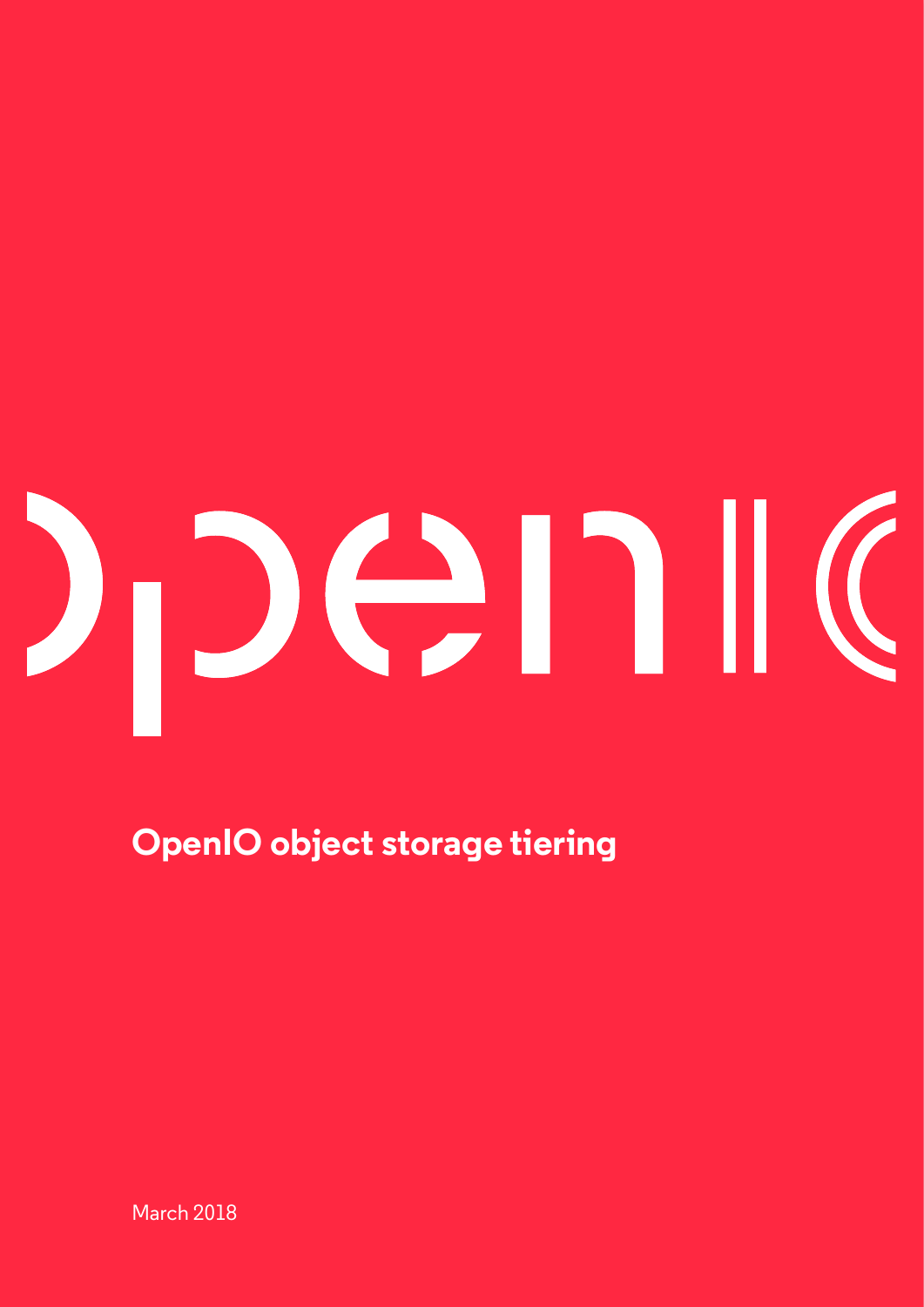#### **Table of Contents**

| Introduction                                                     | $\overline{3}$ |
|------------------------------------------------------------------|----------------|
| The Challenges of Storing Petabytes of Data                      | 4              |
| <b>Addressing Data Storage Issues</b>                            | 5              |
| The trouble with Traditional Storage Tiering                     | 6              |
| <b>OpenIO Storage Tiering Architecture</b>                       | 7              |
| <b>Hybrid Cloud for Bulk Content and Big Data</b>                | 8              |
| <b>OpenIO SDS Dynamic Tiering for Complex Email Environments</b> | 9              |
| Summary                                                          | 11             |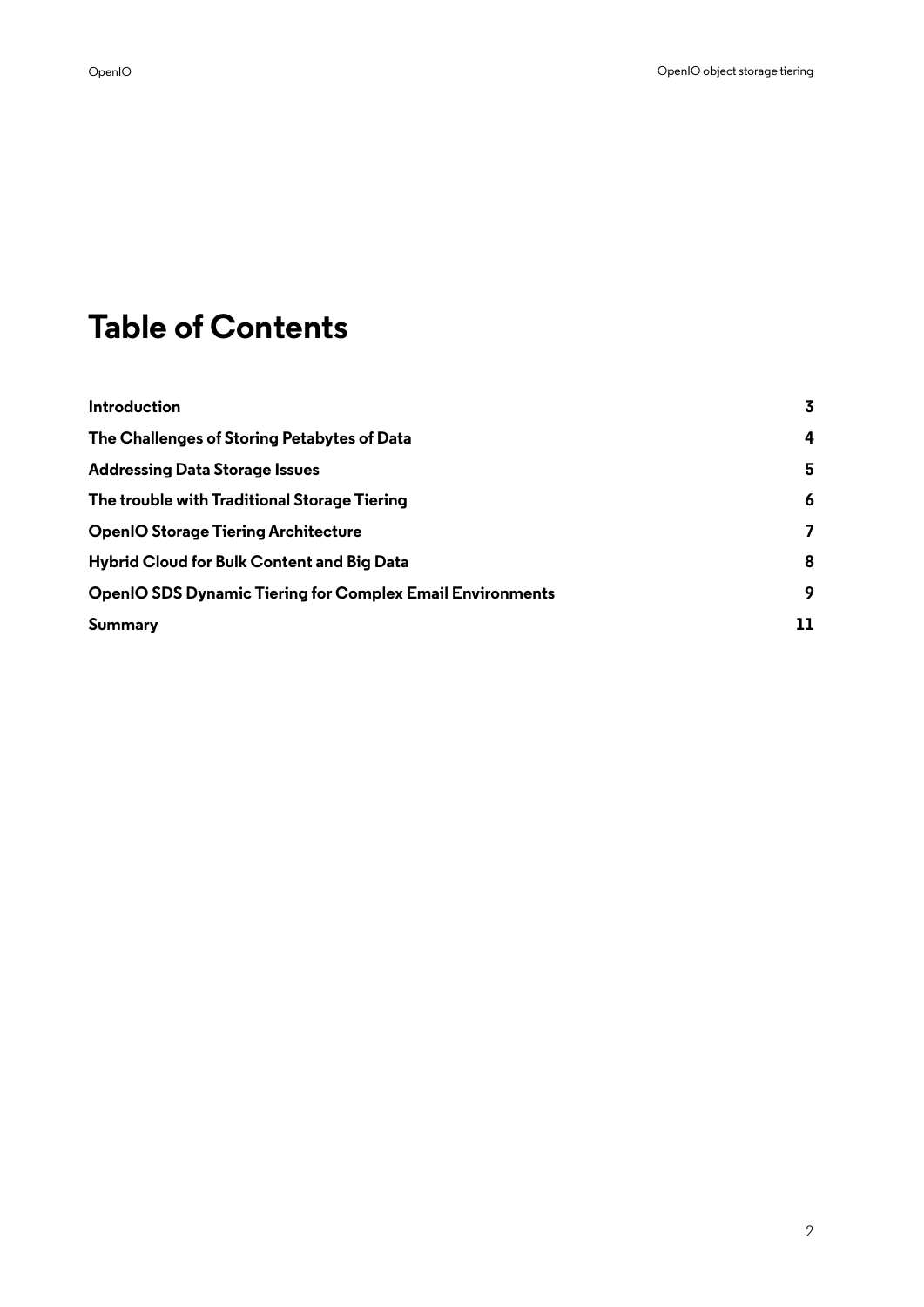#### <span id="page-2-0"></span>**Introduction**

Managing petabytes of data is challenging, in terms of both cost and efficiency. Many storage solutions try to solve these challenges, but rarely deliver. Scalability is only one aspect of the problem, but performance, ease of use, and flexibility are equally important to make the infrastructure sustainable over time. OpenIO SDS addresses all these aspects and its object storage tiering features ensure that even the largest amount of data can be managed efficiently by any type of organization with a suitable \$/GB.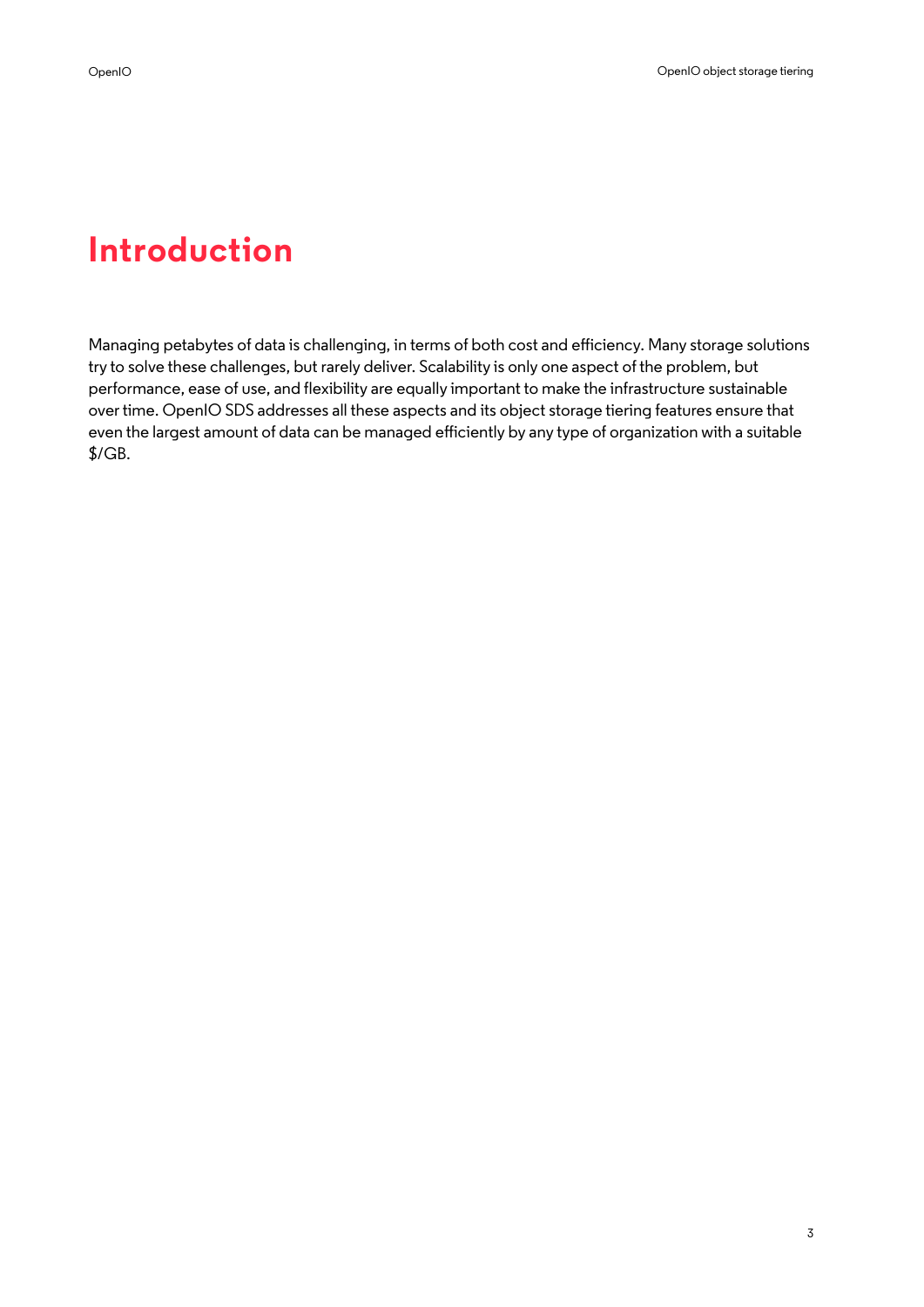# <span id="page-3-0"></span>**The Challenges of Storing Petabytes of Data**

Humans and machines are creating more and more data, and its volume is increasing at an exponential rate. Some of it needs to be stored forever, while, in some cases, the life span of data is just a few seconds. The way this data is accessed is also very different. The number of sources creating data is quickly increasing, and new big data and IoT applications available to a wider set of end users will contribute to this acceleration.

Storing data quickly is only the first step. Most of it becomes cold after a few hours, and only a small percentage of data is frequently accessed. In other cases, it is saved and forgotten, but some data is accessed in a repetitive or seasonal pattern; it's not unusual to see storage systems frequently accessing only 10% of the data they hold, or even less. As storage budgets remain flat, or even shrink, this becomes a problem for all enterprises, cloud providers, and managed service providers.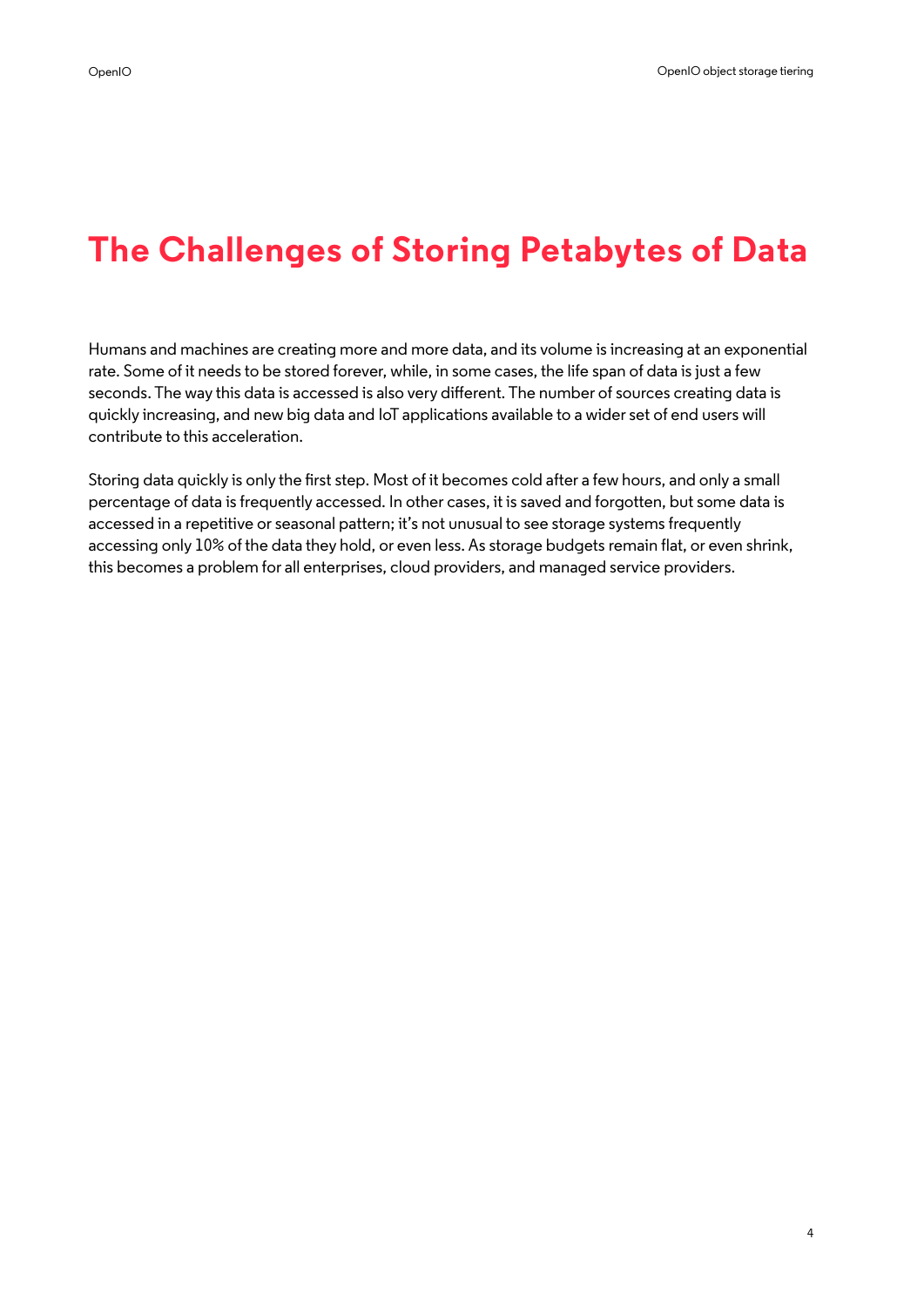#### <span id="page-4-0"></span>**Addressing Data Storage Issues**

The cloud is not the solution. You can surely achieve good \$/GB, and TCO is attractive since you don't need to manage your own infrastructure, but there are risks associated with hidden costs, quality, and frequency of access, as well as the bandwidth required to move data around.

The same goes for traditional on-premises storage infrastructures. Building a huge storage repository on site and hiring experienced storage managers to maintain it gives the best performance and control. But this option is expensive, and if the goal is to reduce TCO, you need a highly automated system to move the needle from TB/sysadmin to PBs/sysadmin under management. Unfortunately, traditional storage arrays or NAS solutions are not designed for this approach. Limits and constraints in their architecture lead to complex infrastructures and costly over-provisioning processes to ensure sufficient capacity for seen and unforeseen demand.

OpenIO proposes a different solution to this problem, with all the benefts and none of disadvantages. Instead of a one-size-fts-all approach based on traditional large storage systems or cloud only, we using dynamic tiering, which includes:

- A fast-access tier based on flash memory;
- High-capacity hard disks for near-line data;
- Cloud storage to manage peak demand as well as cold data sets;
- And tape for the best \$/GB and long term archiving.

Thanks to OpenIO SDS's rule-based dynamic tiering, a company can easily orchestrate data movements through multiple media and data protection schemes, on premises as well as in hybrid environments, leaving end user- with freedom of choice and flexibility to build a sustainable infrastructure that will fit current and future needs.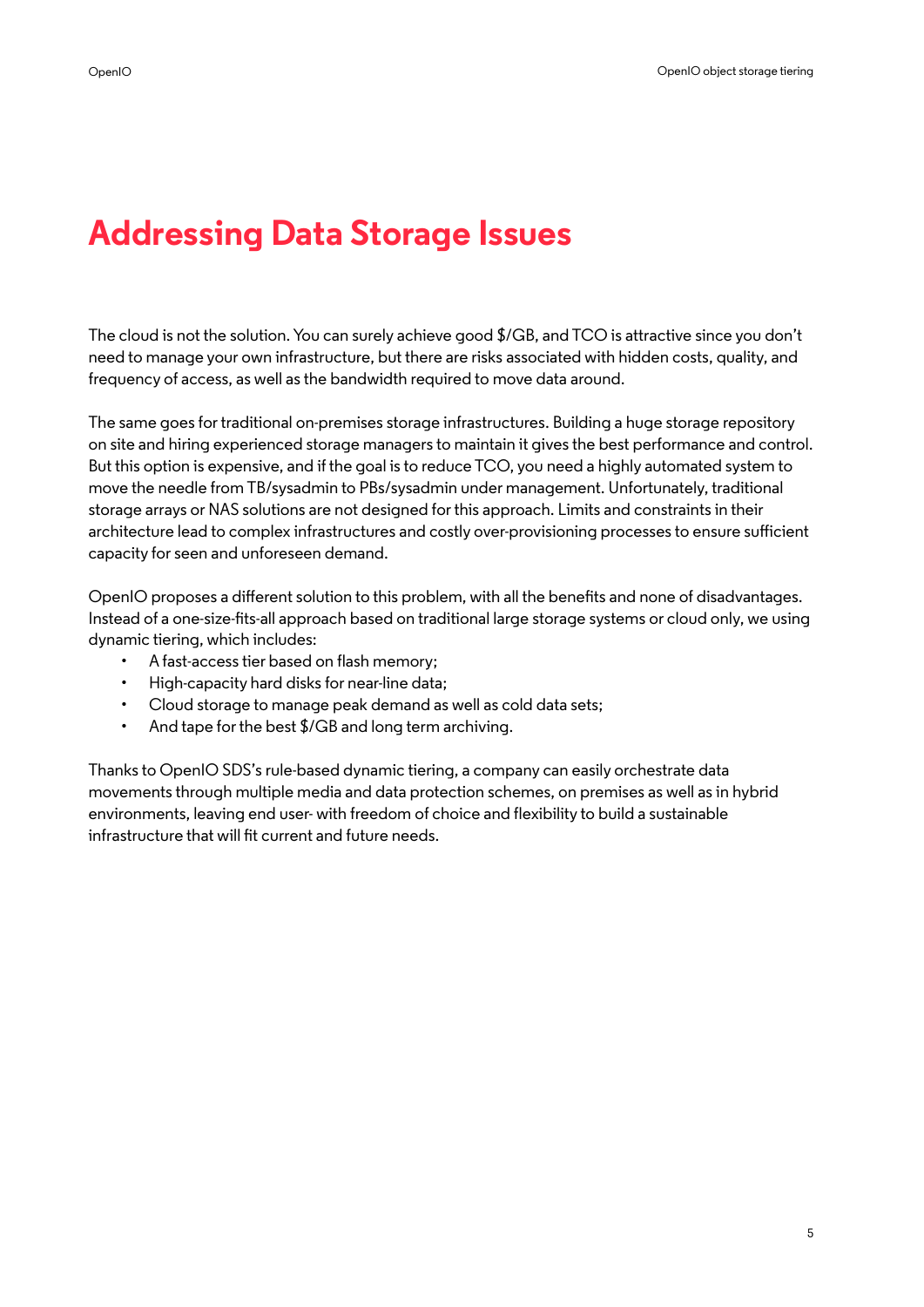# <span id="page-5-0"></span>**The trouble with Traditional Storage Tiering**

Tiering is a common solution in storage, though it is rarely executed efficiently. In some cases, the storage administrator decides where data should reside. When the process is automatic, the mechanism is usually based on a simple algorithm, which is not optimized for all possible scenarios, and this can introduce unexpected behavior and performance consistency issues for some workloads.

OpenIO's dynamic tiering solution offers the following benefits:

- Easy to use through a web GUI and APIs;
- Highly scalable and adaptable to different workloads thanks to its policy-based data movement engine;
- Flexible and configurable to quickly adapt to any ongoing scenario;
- Cluster-wide load-balancing to improve performance;
- High application efficiency thanks to transparent data access;
- Simplifed creation and management of large and durable data lakes for analytics and other applications.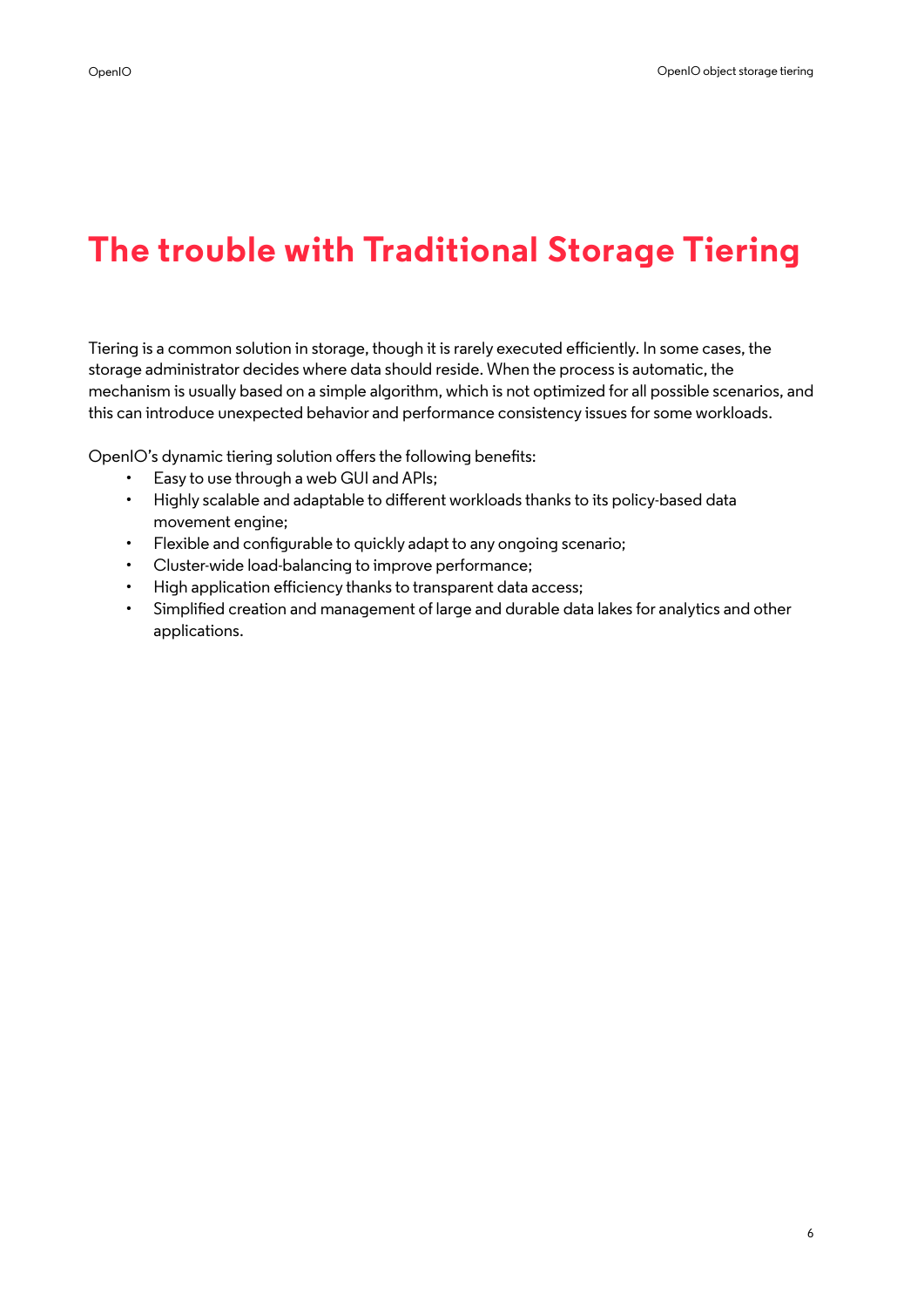#### <span id="page-6-0"></span>**OpenIO Storage Tiering Architecture**

Most tiering software operates only on a schedule. For example, after several days of inactivity, data is moved from the top tier to a lower level. This may be fne for email, where relatively few fles are accessed after a day or two, but it can be an issue for other types of data, which can have a high access rate for specifc time periods or during unexpected events. Think about movies for example; Christmas classics do not generate any traffic most of the year, but during those few days around the holidays they are watched millions of times. Generalized global tiering policies can easily create performance and latency inconsistencies when a fle, such as a video, is retrieved from a slow tier or the cloud before starting the streaming process.

OpenIO SDS's smart backend architecture implements a sophisticated dynamic tiering mechanism that takes into account several parameters including time, metadata, content, data location, events, and more. It is based on indirection tables that include pointers, which address storage spaces located on several tiers (content, container, account, namespace). The administrator can fne-tune the storage policies to send objects onto different tiers based on their content. Data placement can occur either while new data comes in or afterward, through specific data movers.

OpenIO SDS can be confgured to have several different performance tiers in a single namespace. It is even possible to mix hot and cold data on a single storage platform without additional software or increasing complexity.

OpenIO SDS's dynamic tiering features include:

- Dynamic policy settings, which can be easily changed and can evolve over time;
- Flexible data placement while ingested (when stored) or later using data movers;
- Indirection tables with pointers enable fast and scalable tiering across storage pools;
- Stretch cluster mode for local or long-distance replication across tiers;
- Granular policy confgurations according to metadata (date, pattern, namespace, containers);
- Cold data compression to reduce capacity footprint and improve storage efficiency.

Storage policies defne tiering parameters, the level of security to be implemented, the data to be replicated, the kind of data protection mechanism used, and how the data has to be compressed, deduplicated, encrypted, or otherwise processed. All policies are namespace-wide.

OpenIO SDS's dynamic tiering technology is platform-independent and works seamlessly on different CPU and media types (such as Kinetic drives), allowing end users to choose what is best in their current situation, while leaving the door open to future improvements.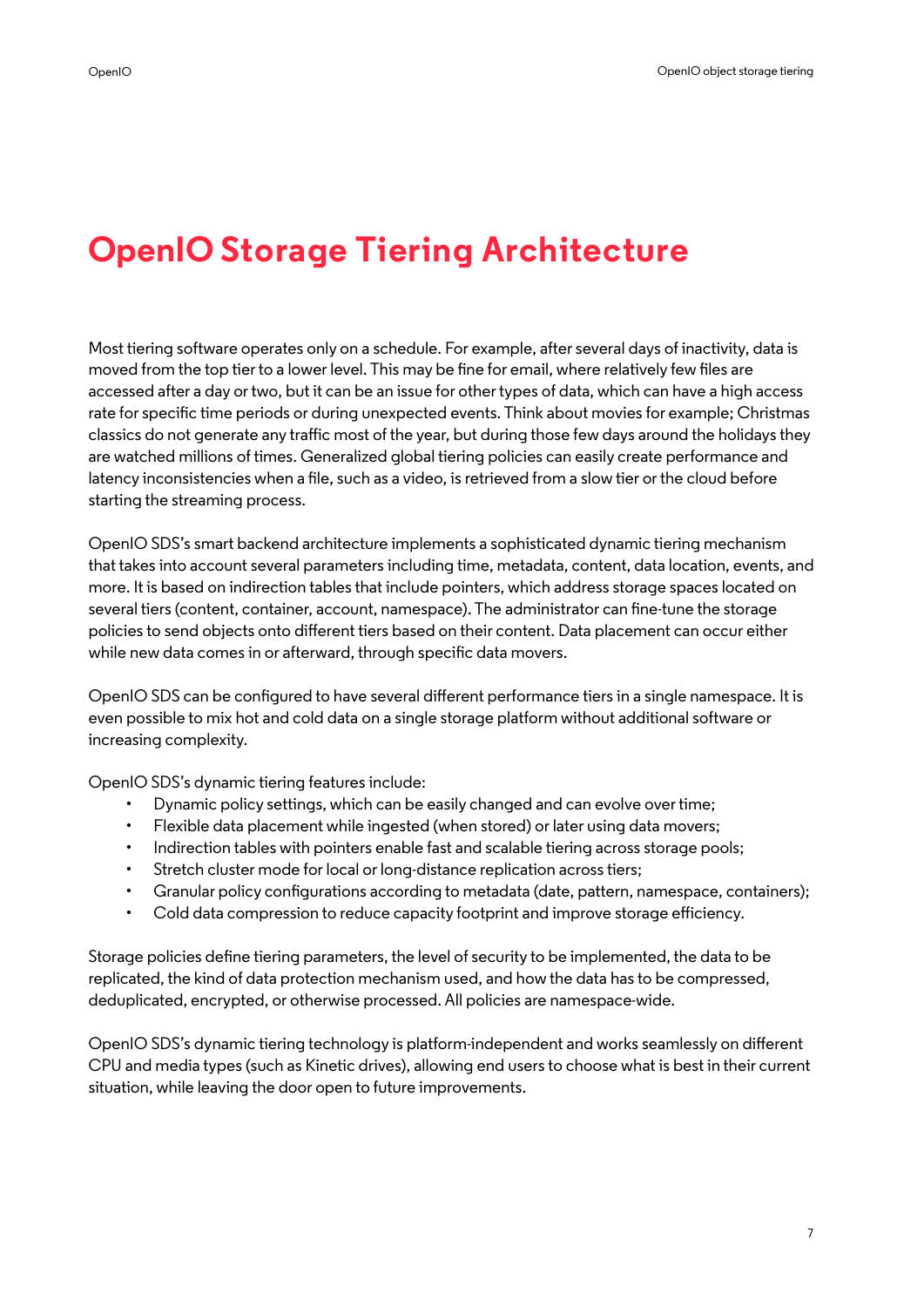# <span id="page-7-0"></span>**Hybrid Cloud for Bulk Content and Big Data**

OpenIO SDS's dynamic tiering is ideal for building a hybrid infrastructure, thanks to public cloud providers such as Backblaze B2 or Amazon AWS S3. By offloading some storage capacity to an external cloud provider, end users can seamlessly manage peak demand as well as beneft from the low cost offered by this type of service, especially for cold data that will probably never be accessed again.

Many environments still rely on magnetic tape or optical storage for data protection (backup, BC/DR, archiving) as well as bulk storage for big content or other big data needs. By adopting OpenIO SDS, it is possible to replace legacy data silos, such as tape libraries, and use the cloud instead; or use them as a tier alongside the cloud.

In addition to leveraging performance acceleration through cache buffers, data is secured through encryption. The data footprint impact is reduced by the use of compression and parity-based erasure codes; more data can be stored with less overhead. The key to this approach is automated tiering with confgurable policies that defne how, when, and where data and storage are managed.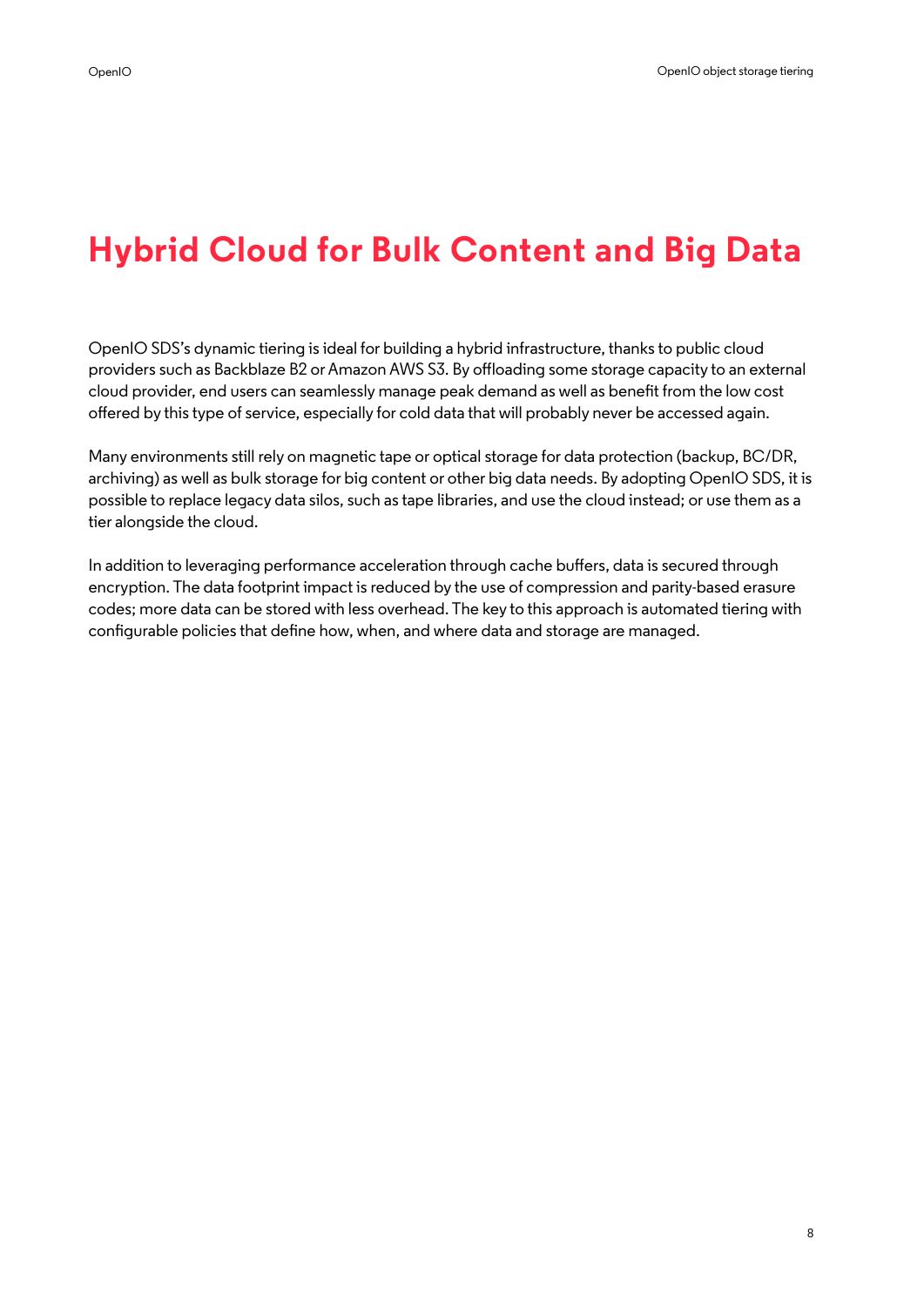# <span id="page-8-0"></span>**OpenIO SDS Dynamic Tiering for Complex Email Environments**

One of the most interesting applications for OpenIO SDS's dynamic tiering is for large mailbox storage. It can reduce storage cost by up to 90% while simplifying operations, dramatically lowering TCO.

Fast SSDs can be used for recent and hot email conversations while larger and cheaper SATA disks can store the rest. System administrators can easily enable automated tiering and define policies to balance resource and application requirements. For example, 10% of data can be active and placed in the fastest media pool (frst tier). It can then be moved automatically to a second, high-capacity tier – slower and cheaper - after a few days without changing how it will be accessed by the application.

To achieve the best performance, the SSD pool can be confgured with object replication (creating three data copies). To maximize capacity utilization, data saved on hard disks in the secondary pool can be protected using 8+3 or 14+4 Erasure Codes (EC), along with compression. This can reduce cost while improving the data footprint efficiency and enhancing availability.



Figure 1 : Before and after OpenIO object storage tiering is enabled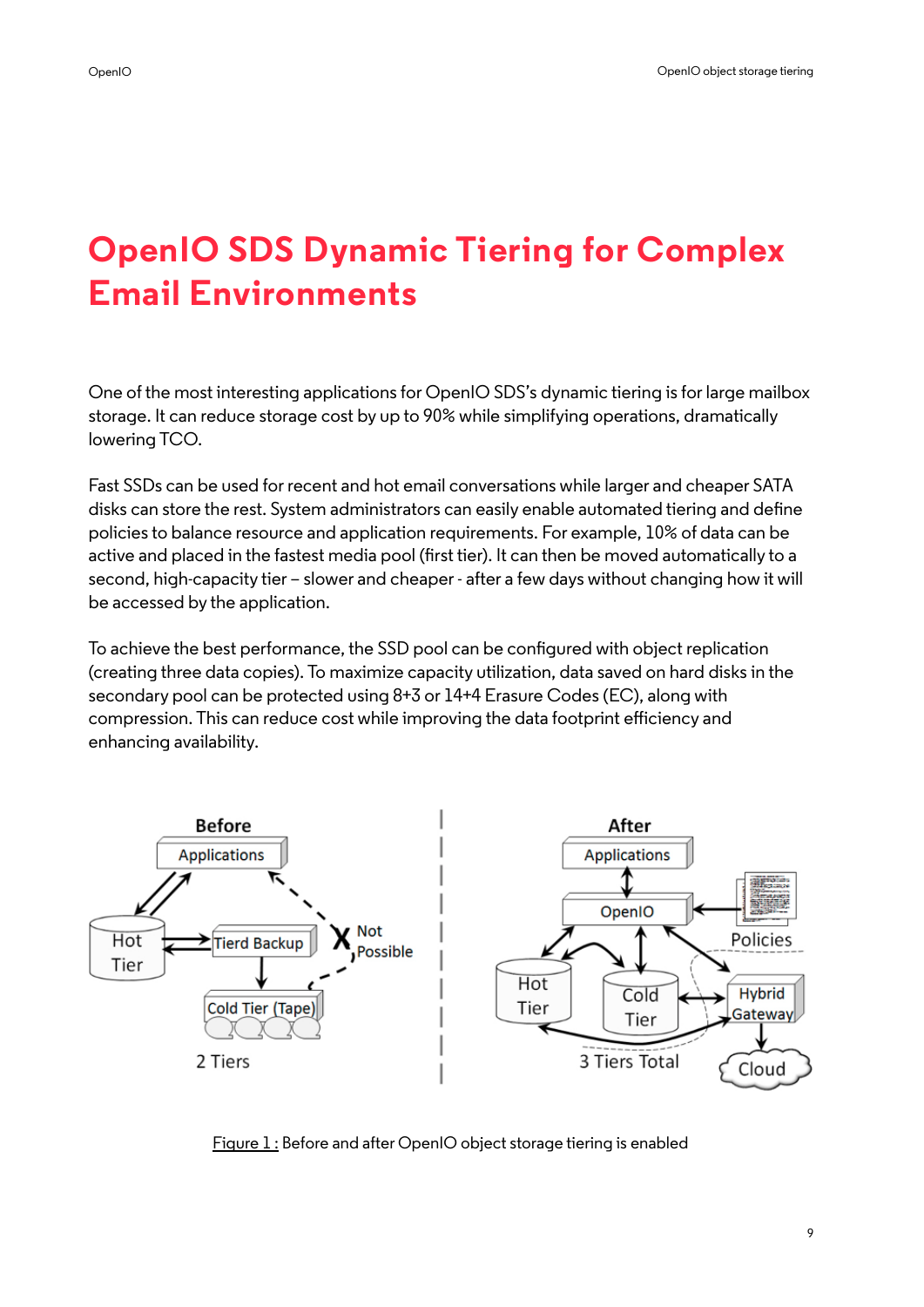The benefts of OpenIO SDS dynamic tiering for email infrastructures include:

- Improved overall storage performance compared to large HDD-based solutions;
- Lower storage costs thanks to the balanced use of SSDs and Disks;
- Increased storage capacity thanks to erasure codes and compression of the capacity tier;
- Improved control over data placement, durability, and performance;
- Transparent to applications and end users.

OpenIO SDS uses faster flash SSDs more intelligently to boost effectiveness while leveraging the capacity of lower cost SATA disks for efficiency. An SSD storage tier for hot data is used to store eight days of email. Leveraging user-defned storage QoS policy rules, older emails are transparently re-tiered to the slower, lower cost SATA pool. The fast tier is protected with mirror replication. The slower pool is protected with erasure coding, and compression further reduces costs.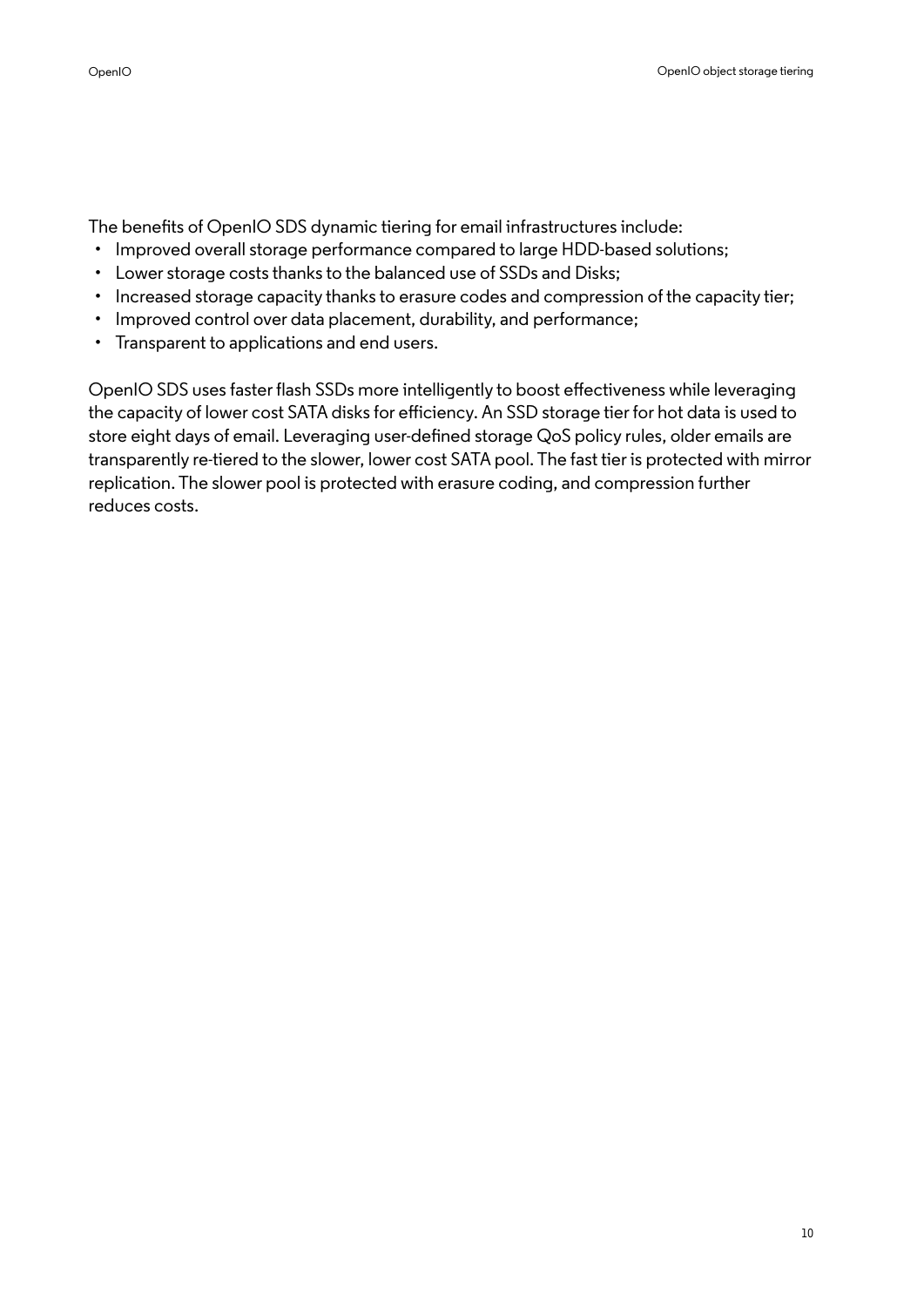# <span id="page-10-0"></span>**Summary**

OpenIO SDS's robust, scalable object storage leverages dynamic tiering to improve storage efficiency and reduce costs. Automatic tiering policies, defned by system administrators, take into account multiple parameters to ensure optimal data efficiency, performance, availability, and durability. Data is automatically moved from fast, expensive media to cheaper, large-capacity disks and cloud storage. This is fully transparent to applications, and improves overall infrastructure TCO. OpenIO SDS's scalability and flexibility allow end users to increase the size of their media pools without impacting performance or incurring painful rebalancing operations.

OpenIO has been working with object storage since 2006. Since the frst production version of SDS, in 2008, this solution has been deployed in environments of all sizes, from 3 nodes up to 10+ PB infrastructures. Its use has spread from email to the consumer cloud, video archiving and streaming, video surveillance, healthcare applications, voice call recordings, and more. OpenIO's solution has been open source since 2012, and it has engendered a steadily growing community.

The future of storage is here. Find out more at [www.openio.io](http://www.openio.io), and follow @openio on Twitter.